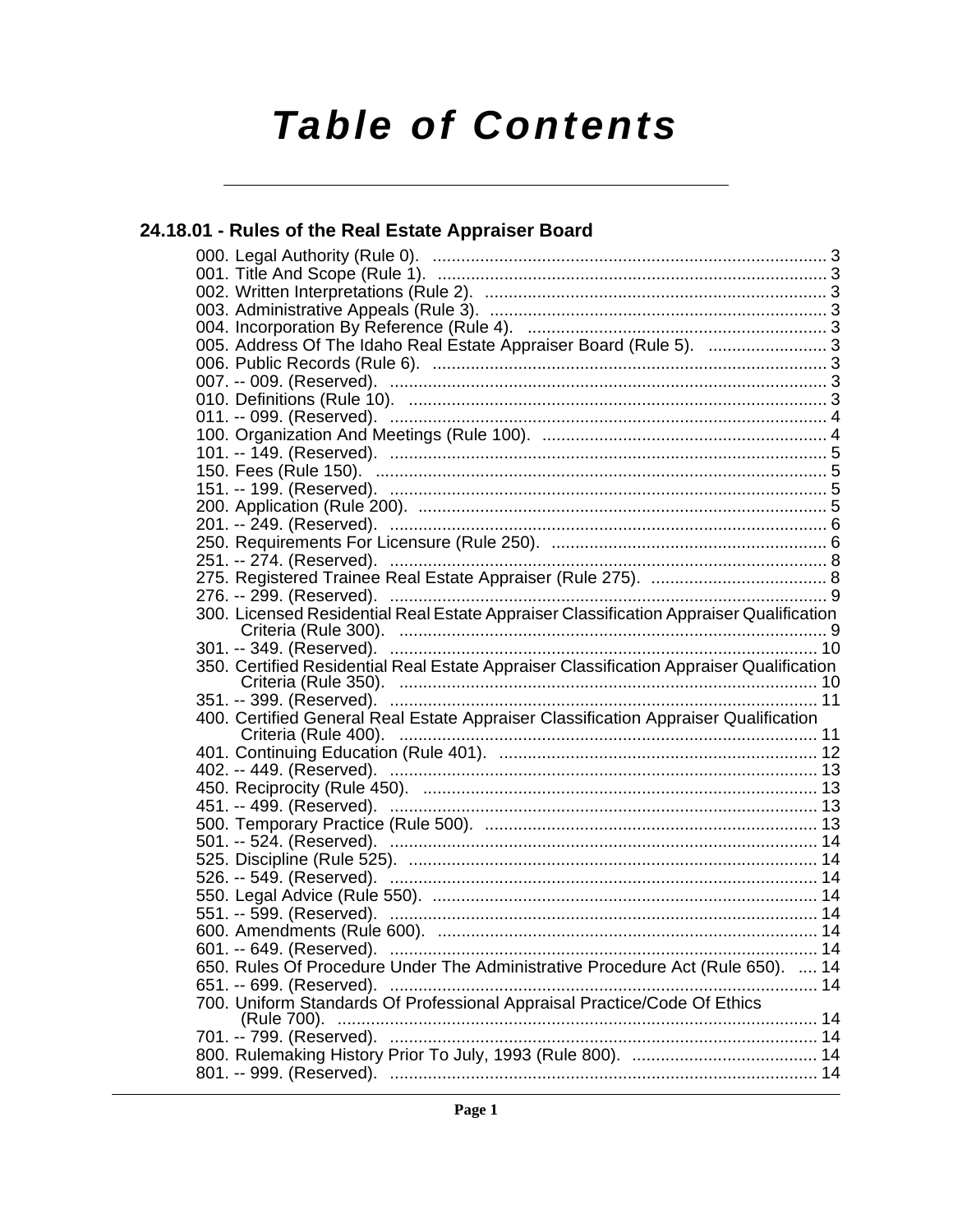#### **IDAPA 24 TITLE 18 CHAPTER 01**

# **24.18.01 - RULES OF THE REAL ESTATE APPRAISER BOARD**

### <span id="page-1-1"></span><span id="page-1-0"></span>**000. LEGAL AUTHORITY (RULE 0).**

These rules are hereby prescribed and established pursuant to the authority vested in the Real Estate Appraiser Board by the provisions of Section 54-4106, Idaho Code. (7-1-93)

#### <span id="page-1-2"></span>**001. TITLE AND SCOPE (RULE 1).**

These rules shall be cited as IDAPA 24.18.01, "Rules of the Real Estate Appraiser Board." (7-1-97)

### <span id="page-1-3"></span>**002. WRITTEN INTERPRETATIONS (RULE 2).**

The board may have written statements that pertain to the interpretation of the rules of this chapter. Such interpretations, if any, are available for public inspection and copying at cost in the main office of the Bureau of Occupational Licenses. (3-13-02) Occupational Licenses.

### <span id="page-1-4"></span>**003. ADMINISTRATIVE APPEALS (RULE 3).**

Administrative appeals shall be governed by the Administrative Procedure Act, Title 67, Chapter 52, Idaho Code. (3-13-02)

<span id="page-1-5"></span>**004. INCORPORATION BY REFERENCE (RULE 4).**

The document titled "Uniform Standards of Professional Appraisal Practice (USPAP)," 2006 Edition published by the Appraisal Foundation and effective January 1, 2006 as referenced in Subsection 700, is herein incorporated by reference and is available for review at the Board's office and may be purchased from the Appraisal Foundation.

(4-11-06)

### <span id="page-1-6"></span>**005. ADDRESS OF THE IDAHO REAL ESTATE APPRAISER BOARD (RULE 5).**

[The office of the Real Estate Appraiser Board is located within the Bureau of Occupational Licenses, Owyhee Plaza,](mailto:rea@ibol.idaho.gov)  1109 Main Street, Suite 220Boise, Idaho 83702-5642. The phone number of the Board is (208) 334-3233. The Board's FAX number is (208) 334-3945. The Board's e-mail address is rea@ibol.idaho.gov. The Board's official web [site address is](mailto:rea@ibol.idaho.gov) [http://ibol.idaho.gov/rea.htm. \(3-30-07\)](http://ibol.idaho.gov/rea.htm)

#### <span id="page-1-7"></span>**006. PUBLIC RECORDS (RULE 6).**

The records associated with the Real Estate Appraiser Board are subject to the provisions of the Idaho Public Records Act, Title 9, Chapter 3, Idaho Code. (3-13-02)

#### <span id="page-1-8"></span>**007. -- 009. (RESERVED).**

#### <span id="page-1-14"></span><span id="page-1-9"></span>**010. DEFINITIONS (RULE 10).**

The definitions numbered one through twelve (1-12), appearing at Section 54-4104, Idaho Code are incorporated herein by reference as if set forth in full. (7-1-93) herein by reference as if set forth in full.

<span id="page-1-10"></span>**01.** Advisory Committee. A committee of state certified or licensed real estate appraisers appointed by the board to provide technical assistance relating to real estate appraisal standards and real estate appraiser experience, education and examination requirements that are appropriate for each classification of state certified or licensed real estate appraiser. (7-1-93)

<span id="page-1-11"></span>**02. Appraisal Foundation**. The Appraisal Foundation means the Appraisal Foundation established on November 30, 1987, as a not-for-profit corporation under the laws of Illinois. (7-1-97)

<span id="page-1-13"></span>**03. Appraiser Qualifications Board**. Appraiser Qualifications Board of the Appraisal Foundation establishes the qualifications criteria for licensing, certification and recertification of appraisers. (7-1-97)

<span id="page-1-12"></span>**04. Appraisal Standards Board**. The Appraisal Standards Board of the Appraisal Foundation develops, publishes, interprets and amends the Uniform Standards of Professional Appraisal Practice (USPAP) on behalf of appraisers and users of appraisal services. (7-1-97) behalf of appraisers and users of appraisal services.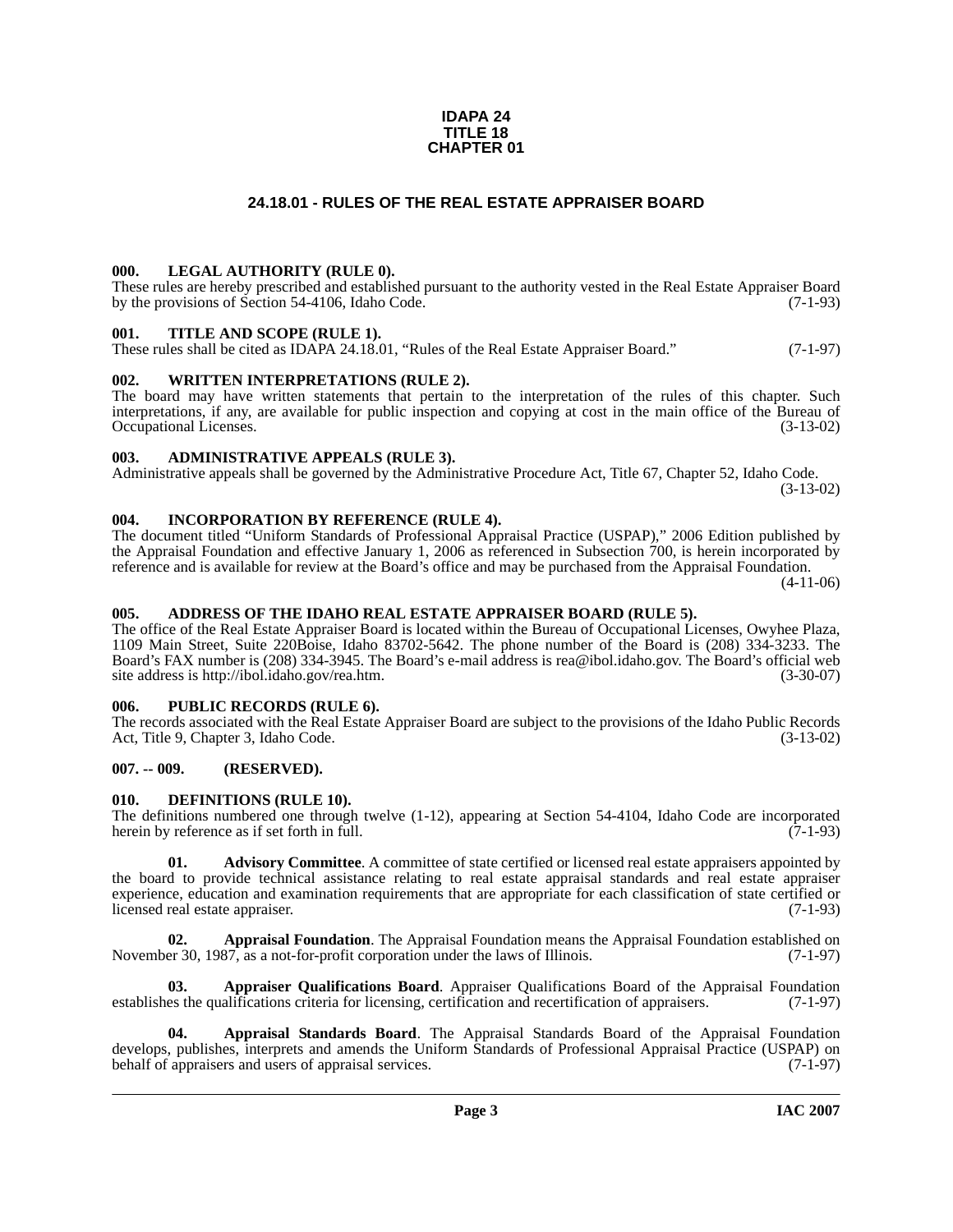**05. Bureau**. The Bureau means the Bureau of Occupational Licenses, as prescribed in Sections 54-4106(2)(a) and 67-2601, Idaho Code. (3-13-02)

**06. Chief**. The Bureau Chief of the Bureau of Occupational Licenses as established by Section 67- 2602, Idaho Code. (7-1-93)

<span id="page-2-5"></span><span id="page-2-3"></span>**07.** Classroom Hour. Fifty (50) minutes out of each sixty (60) minute hour. (7-1-93)

**08. Field Real Estate Appraisal Experience**. Personal inspections of real property, assembly and analysis of relevant facts, and by the use of reason and the exercise of judgement, formation of objective opinions as to the market or other value of such properties or interests therein and preparation of written appraisal reports or other memoranda showing data, reasoning, and conclusion. Professional responsibility for the valuation function is essential. (4-6-05)

<span id="page-2-4"></span>**09. FIRREA**. Title XI, Financial Institutions Reform, Recovery and Enforcement Act of 1989 was designed to ensure that more reliable appraisals are rendered in connection with federally related transactions.

(7-1-93)

<span id="page-2-6"></span>**10. Nationally Recognized Appraisal Organization**. An appraisal organization which is a sponsor of The Appraisal Foundation. (8-29-07) T

<span id="page-2-9"></span>**11. Real Estate**. In addition to the previous definition in Section 54-4104(7), Idaho Code will also mean an identified parcel or tract of land, including improvements, if any. (7-1-93)

**12. Real Property**. In addition to the previous definition in Section 54-4104(8), Idaho Code will also mean one or more defined interests, benefits, or rights inherent in the ownership of real estate. (7-1-93)

<span id="page-2-12"></span><span id="page-2-11"></span><span id="page-2-10"></span>**13. Residential Unit**. Real estate with a current highest and best use of a residential nature. (7-1-93)

**14. Specialized Appraisal Services**. Services which include situations in which an appraiser is employed or retained to provide appraisal services that do not fall within the defined term "appraisal assignments." Specialized appraisal services relate to the employer's or client's individual needs or investment objectives and commonly include specialized marketing and financing studies as well as analysis, opinions, and conclusions rendered in connection with activities such as real estate brokerage, mortgage banking, and real estate counseling, including real estate tax counseling. (7-1-97)

<span id="page-2-14"></span>**15. Uniform Standards of Professional Appraisal Practice or USPAP**. Those uniform standards adopted by the Appraisal Foundation's Appraisal Standards Board. These standards may be altered, amended, interpreted, supplemented, or repealed by the Appraisal Standards Board (ASB) from time to time. (3-13-02) interpreted, supplemented, or repealed by the Appraisal Standards Board (ASB) from time to time.

<span id="page-2-13"></span>**16. USPAP Course**. For the purposes of licensure and license renewal, any reference to the approved USPAP course shall mean the National USPAP Course provided by Appraisal Qualifications Board Certified USPAP Instructors and Educational Providers. (4-6-05)

# <span id="page-2-0"></span>**011. -- 099. (RESERVED).**

# <span id="page-2-7"></span><span id="page-2-1"></span>**100. ORGANIZATION AND MEETINGS (RULE 100).**

<span id="page-2-2"></span>**Board Name**. In accordance with Idaho Statutes, the name of this Board shall be the Idaho Real Estate Appraiser Board, hereafter called the Board. Whenever reference is made to "Law," the same shall refer to the Laws of the state of Idaho. (7-1-93)

<span id="page-2-8"></span>**02. Organization of Board**. At the first meeting of each year, the Board shall organize and elect from its members a Chairman and Vice Chairman who shall assume the duties of their respective offices immediately upon such selection.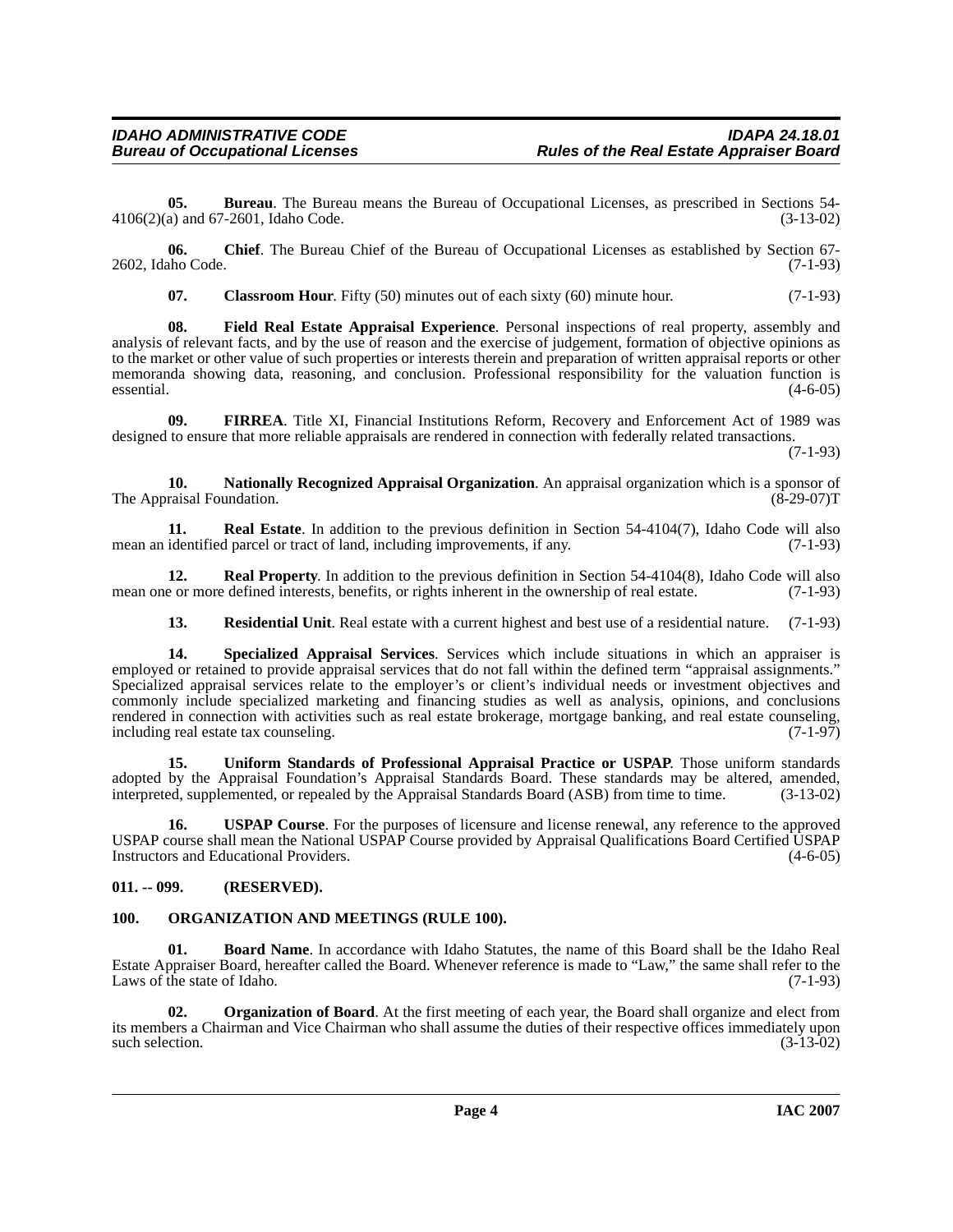### <span id="page-3-6"></span>**03. Board Members and Duties**. (7-1-93)

**a.** Chairman - The Chairman shall be a voting member of the Board, and when present preside at all meetings, appoint with the consent of the Board all committees, and shall otherwise perform all duties pertaining to the office of Chairman. The Chairman shall be an ex-officio member of all committees. (7-1-93)

**b.** Vice-Chairman - The Vice Chairman shall, in the absence or incapacity of the Chairman, exercise the duties and possess all the powers of the Chairman. (7-1-93)

**04. Meetings**. The Board shall meet at least four (4) times annually and at such other times as d by the Board or its chairman. (7-1-93) requested by the Board or its chairman.

**05. Quorum**. A quorum shall be three (3) board members. A majority vote of the quorum present shall be considered the action of the Board as a whole. (4-11-06)

#### <span id="page-3-0"></span>**101. -- 149. (RESERVED).**

#### <span id="page-3-8"></span><span id="page-3-1"></span>**150. FEES (RULE 150).**

Fees are established in accord with Section 54-4113, Idaho Code as follows: (7-1-93)

| 01. |  | <b>Application.</b> Application fee for License -- two hundred fifty dollars (\$250). | $(4-11-06)$ |
|-----|--|---------------------------------------------------------------------------------------|-------------|
|     |  |                                                                                       |             |

<span id="page-3-13"></span><span id="page-3-12"></span>**02. Original License**. Original License -- one hundred twenty-five dollars (\$125<sup>\*</sup>). (4-11-06)

<span id="page-3-15"></span>**03.** License Renewal. License renewal -- two hundred fifty dollars (\$250\*). (4-11-06)

**04.** Reinstatement. Reinstatement fees are as provided in Section 67-2614, Idaho Code -- twenty-five \$25). dollars  $(\$25)$ .

<span id="page-3-14"></span><span id="page-3-5"></span>**05.** Application for Reciprocity. Application for reciprocity -- two hundred fifty dollars (\$250\*).  $(3-30-01)$ 

**06. Original License Via Reciprocity**. Original License via reciprocity -- one hundred twenty-five dollars  $(\$125^*)$ . (4-11-06)

<span id="page-3-16"></span>

| 07. |  |  |  |  | <b>Temporary Permit.</b> Temporary permit -- one hundred dollars (\$100). |  |  |  | $(7-1-93)$ |  |
|-----|--|--|--|--|---------------------------------------------------------------------------|--|--|--|------------|--|
|-----|--|--|--|--|---------------------------------------------------------------------------|--|--|--|------------|--|

<span id="page-3-17"></span><span id="page-3-7"></span>**08. Trainee Registration Fee**. Trainee registration fee -- fifty dollars (\$50). (3-13-02)

**09. Examination and Reexamination Fees**. Examination and Reexamination fees will be calculated based on the actual cost of the examination. Successful applicants will be notified of the fees at the time they are scheduled for examination. (7-1-97)

<span id="page-3-10"></span><span id="page-3-9"></span>**10. Fees are Non-Refundable**. Fees are non-refundable. (7-1-93)

**11. Fees Followed By "\*" Means**. Proposed fees for these categories marked with an asterisk include twenty five-dollars (\$25) to be submitted by the state to the federal government. Title XI, Section 1109 requires each state to submit a roster listing of state licensed appraisers to the Appraiser Subcommittee "no less than annually." The state is also required to collect from such individuals who perform appraisals in federally related transactions an annual registry fee of "not more than twenty five dollars (\$25)," such fees to be transmitted by the state to the federal government on an annual basis. (4-11-06)

#### <span id="page-3-2"></span>**151. -- 199. (RESERVED).**

#### <span id="page-3-3"></span>**200. APPLICATION (RULE 200).**

<span id="page-3-11"></span><span id="page-3-4"></span>**01. Filing Application with Supporting Documents and Fees**. Any person desiring to apply for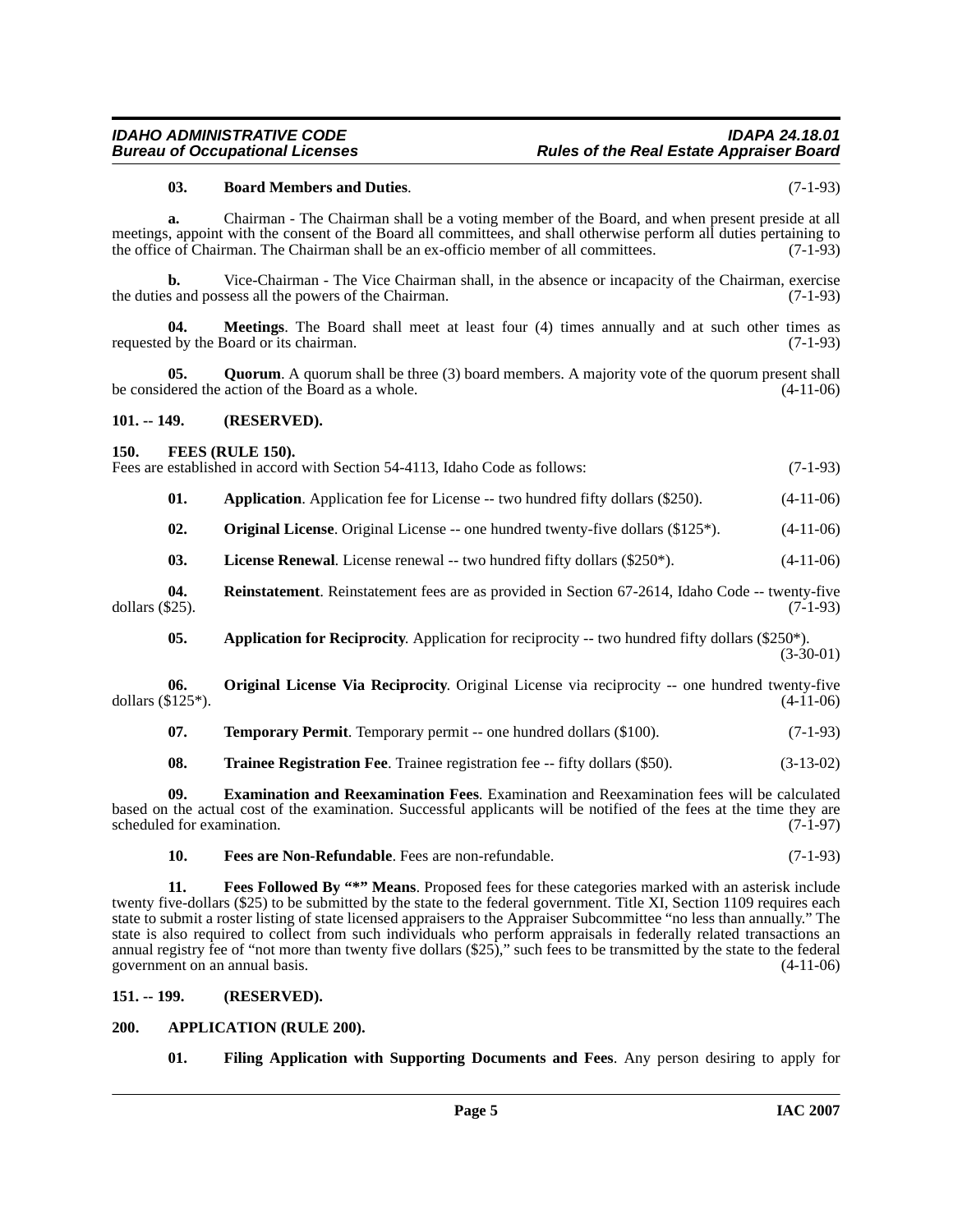licensure must submit a completed application with required supporting documents and appropriate fees to the Bureau at its official address. After the qualifications have been reviewed/verified and approved by the Board, the applicant will receive the pre-approved examination application and must submit the appropriate fees to the examining entity. (4-11-06) examining entity.

<span id="page-4-2"></span>**02. Application Deadline Date**. Completed applications must be received by the Bureau at least thirty (30) days prior to the next scheduled board meeting in order to be reviewed by the Board. Applications received less than thirty  $(30)$  days in advance will be held until a subsequent meeting.  $(3-13-02)$ 

<span id="page-4-4"></span>**03. Eligibility for Examination**. The qualified applicant will be assigned to the first available examination subsequent to the determination of eligibility based on documentation that the applicant has met the required education and experience requirements. (4-11-06)

<span id="page-4-6"></span>**04. Trainee Registration Application**. Any person desiring registration as a trainee must submit a completed application with required supporting documents and appropriate fees to the Bureau at its official address. Completed applications must be received by the Bureau at least thirty (30) days prior to the next scheduled Board meeting in order to be reviewed by the Board. (3-13-02) meeting in order to be reviewed by the Board.

# <span id="page-4-0"></span>**201. -- 249. (RESERVED).**

# <span id="page-4-5"></span><span id="page-4-1"></span>**250. REQUIREMENTS FOR LICENSURE (RULE 250).**

All applicants for licensure in any real estate appraiser classification must comply with the following education, experience and examination requirements in addition to meeting those requirements set forth in Sections 275, 300, 350, and 400 below. (4-11-06)

<span id="page-4-3"></span>**01. Education**. If an individual has completed the education requirements on or before December 31, 2007, the individual must submit a complete application to the board before January 1, 2011. If an individual has not completed their educational requirement on or before December 31, 2007, or submits an application on January 1, 2011 or later, the individual must complete the educational requirements which became effective January 1, 2008 and any subsequent requirements adopted prior to the individual's application date. Hours will be credited only for courses with content that follows the Required Core Curriculum as outlined by the Appraisal Qualification Board.

 $(8-29-07)T$ 

**a.** Credit toward the classroom hour requirement may only be granted where the length of the educational offering is at least fifteen (15) hours, and the individual successfully completes a closed-book examination pertinent to the educational offering. (4-11-06)

| b. | Credit for the classroom hour requirement may be obtained from the following: | $(7-1-97)$ |
|----|-------------------------------------------------------------------------------|------------|
|----|-------------------------------------------------------------------------------|------------|

| Colleges or Universities. | $(7-1-97)$ |
|---------------------------|------------|
|                           |            |

- ii. Community or Junior Colleges. (7-1-97)
- iii. Courses approved by the Appraisal Qualifications Board. (8-29-07) (8-29-07)
- iv. State or Federal Agencies or Commissions. (7-1-97)
- v. Other providers approved by the Board. (7-1-97)

**c.** Only those courses completed preceding the date of application will be accepted for meeting nal requirements. (3-18-99) educational requirements.

**d.** Course credits that are obtained from the course provider by challenge examination without attending the course will not be accepted. (4-11-06)

**e.** Various appraisal courses may be credited toward the classroom hour education requirement. Applicants must demonstrate that their education involved coverage of those topics listed in Subsection 250.01.e. that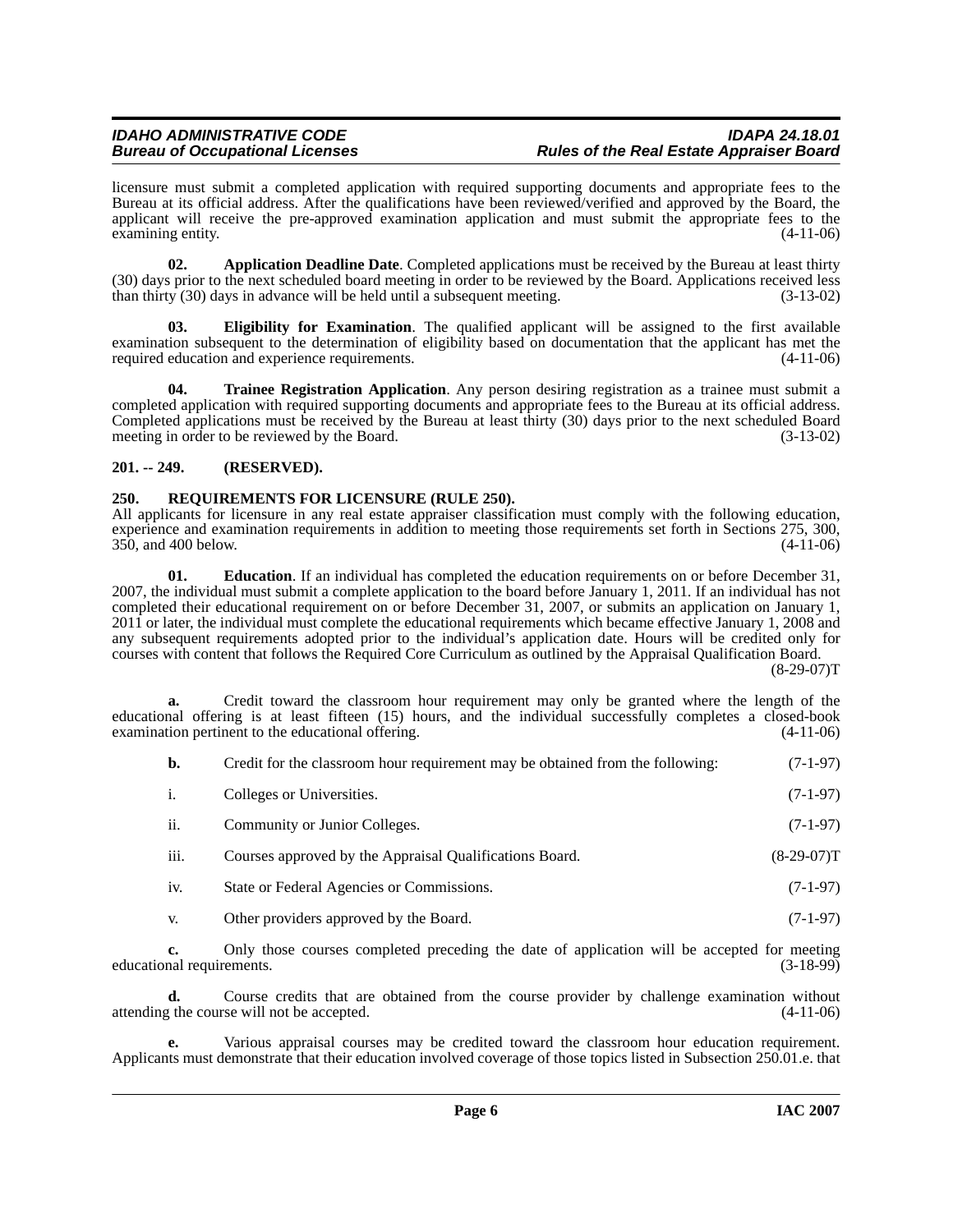are required for the license classification for which application is being made. Licensed Residential and Certified Residential must include emphasis in one (1) to four  $(4)$  unit residential properties; Certified General must include emphasis in nonresidential properties. (4-11-06)

| i.    | Basic appraisal principles.                  | $(4-11-06)$ |
|-------|----------------------------------------------|-------------|
| ii.   | Basic appraisal procedures.                  | $(4-11-06)$ |
| iii.  | The fifteen (15) hour national USPAP course. | $(4-11-06)$ |
| iv.   | Market analysis and highest and best use.    | $(4-11-06)$ |
| V.    | Appraiser site valuation and cost approach.  | $(4-11-06)$ |
| vi.   | Sales comparison approach.                   | $(4-11-06)$ |
| vii.  | Sales income approach.                       | $(4-11-06)$ |
| viii. | Report writing and case studies.             | $(4-11-06)$ |
| ix.   | Statistics, modeling and finance.            | $(4-11-06)$ |
| X.    | Advanced applications and case studies.      | $(4-11-06)$ |
| xi.   | Appraisal subject matter electives.          | $(4-11-06)$ |

**f.** Advanced courses will be those courses for which an introductory or basic course is required as a prerequisite. Typically classes titled "Introductory," "Basic," or "Principles" will not be accepted for advanced requirements. (4-11-06)

#### <span id="page-5-0"></span>**02. Experience**. (7-1-97)

**a.** The work product claimed for experience credit must be in conformity with the USPAP or shall be in compliance with generally accepted standards which were in effect at the time those appraisals were prepared.  $(3-13-02)$ 

**b.** All appraisal experience must be obtained as a registered trainee or as a licensed appraiser. (4-11-06)

**c.** Only experience gained during the five (5) years immediately preceding application will be ed for evaluation. (4-11-06) considered for evaluation.

**d.** Acceptable non field appraisal experience includes, but is not limited to the following: Fee and Staff appraisal analysis, ad valorem tax appraisal, condemnation appraisal, technical review appraisal, appraisal analysis, review appraisal, real estate counseling, highest and best use analysis, and feasibility analysis/study.

 $(4-11-06)$ 

Each applicant applying for licensure must verify completion of the required experience via the subject to penalty of perjury, and notarized on a form provided by the Board. (4-11-06) affidavit, under oath subject to penalty of perjury, and notarized on a form provided by the Board.

i. The Board requires submission of a log that details hours claimed for experience credit. The log must include the type of property, address of the property, report date, description of work performed, and number of work hours.  $(4-11-06)$ 

ii. The Board reserves the right to contact an employer for confirmation of length and extent of ce claimed. This may require an employer to submit appraisal reports and/or an affidavit. (7-1-97) experience claimed. This may require an employer to submit appraisal reports and/or an affidavit.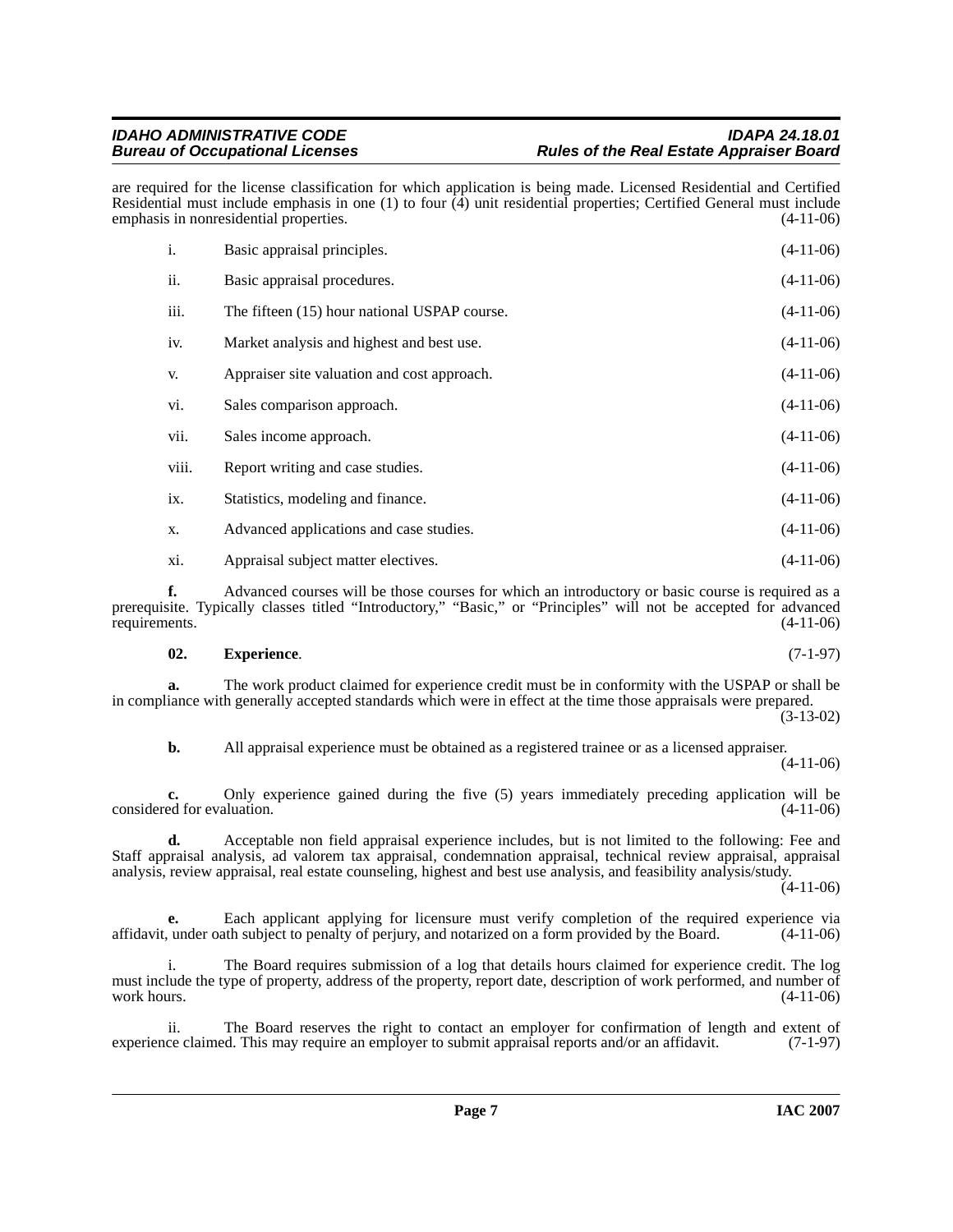iii. The Board may request submission of written reports or file memoranda that substantiate an t's claim for experience credit. (4-11-06) applicant's claim for experience credit.

**f.** Ad valorem tax appraisers must demonstrate the use of techniques to value properties similar to those used by appraisers and effectively use the process as defined in Subsection 010.10, Field Real Estate Appraisal Experience in order to receive experience credit. (4-11-06)

<span id="page-6-2"></span>**Examination**. Successful completion of an examination appropriate to the license classification being applied for and approved by the Board pursuant to the guidelines of the Appraisal Qualifications Board.

(4-11-06)

# <span id="page-6-0"></span>**251. -- 274. (RESERVED).**

# <span id="page-6-4"></span><span id="page-6-1"></span>**275. REGISTERED TRAINEE REAL ESTATE APPRAISER (RULE 275).**

<span id="page-6-3"></span>**01. Qualification**. Each applicant for registration as an appraiser trainee must meet the following ents: (4-11-06) requirements:

**a.** Education. Beginning July 1, 2006, all applicants for registration as a trainee must document completion of at least seventy-five  $(75)$  classroom hours of courses in subjects related to real estate appraisal as follows:  $(4-11-06)$ follows:  $(4-11-06)$ 

i. Basic Appraisal Principles - not less than thirty (30) hours specifically including Real Property Concepts and Characteristics, Legal Considerations, Influences on Real Estate Values, Types of Value, Economic Principles, Overview of Real Estate Markets and Analysis, and Ethics and How They Apply in Appraisal Theory and Practice; and  $(4-11-06)$ 

ii. Basic Appraisal Procedures - not less than thirty (30) hours specifically including Overview of hes to Value, Valuation Procedures, Property Description, and Residential Applications; and (4-11-06) Approaches to Value, Valuation Procedures, Property Description, and Residential Applications; and

iii. National USPAP Course - not less than fifteen (15) hours. (4-11-06)

**b.** Experience. All applicants for registration as a trainee must retain and identify at least one (1) licensed real estate appraiser who agrees to provide the supervision required by law and rule. The supervising appraiser shall: (4-11-06) appraiser shall:

i. Hold a current and unrestricted Idaho license as a Certified Residential Appraiser or a Certified General Appraiser; and (4-11-06)

ii. Not have been disciplined by the Board within the previous four (4) years from acting as a or: and  $(4-11-06)$ supervisor; and

iii. Not be registered to provide supervision responsibilities to more than three (3) appraiser trainees at  $(1)$  time; and  $(4-11-06)$ any one  $(1)$  time; and

iv. Be responsible for the training and direct supervision of the appraiser trainee; and (4-11-06)

v. Accept responsibility for all appraisal reports by signing and certifying that the report is in compliance with USPAP; and (4-11-06)

vi. Review all appraiser trainee appraisal report(s); and (4-11-06)

vii. Personally inspect each appraised property with the appraiser trainee until the supervising appraiser determines the appraiser trainee is competent in accordance with the Competency Provision of USPAP for the property type. (4-11-06) property type.

**c.** Examination. Each trainee applicant shall document successful passage of examinations in each of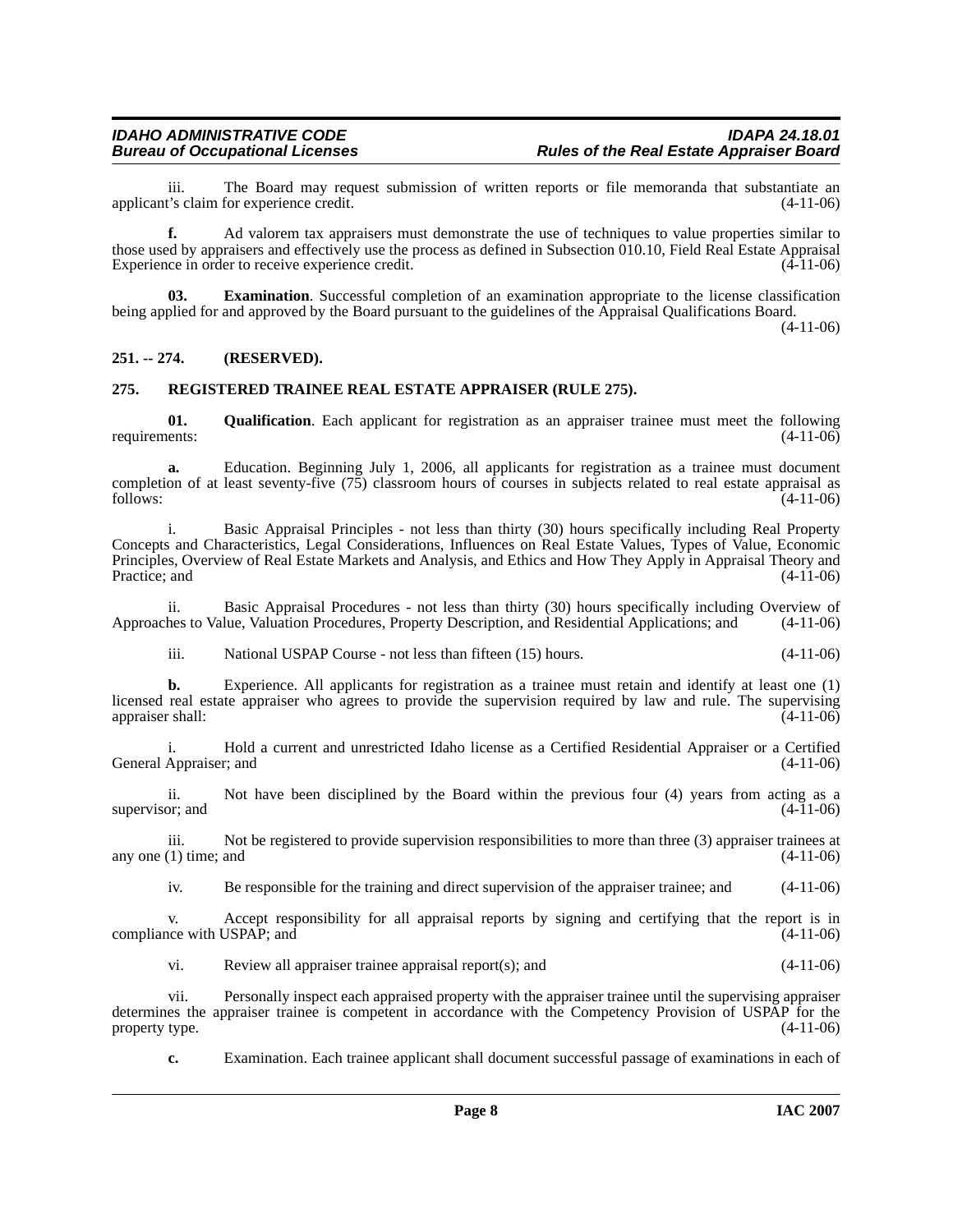# *IDAHO ADMINISTRATIVE CODE IDAPA 24.18.01* **Rules of the Real Estate Appraiser Board**

the prerequisite courses required for registration as a trainee. (4-11-06)

<span id="page-7-5"></span>**02. Scope and Practice**. An Appraiser Trainee shall not be involved in the appraisal of any property that exceeds the lawful scope of practice of the supervising appraiser. The appraiser trainee shall be subject to USPAP. (4-11-06)

**a.** Each appraiser trainee is permitted to have more than one (1) supervising appraiser provided a supervising appraiser is not registered to more than three  $(3)$  trainees at any one  $(1)$  time.  $(4-11-06)$ 

**b.** An appraisal log shall be maintained for each supervising appraiser by the appraiser trainee and lude no less than the following for each appraisal: (4-11-06) shall include no less than the following for each appraisal:

i. Type of property. (4-11-06)

- ii. Date of report. (4-11-06)
- iii. Address of subject property. (4-11-06)

iv. Description of work performed by the trainee and the scope of review and supervision of the supervisor.  $(4-11-06)$ 

v. Number of work hours. (4-11-06)

<span id="page-7-2"></span>vi. Signature and license number of the supervising appraiser. (4-11-06)

**c.** An appraiser trainee shall be entitled to obtain copies of all appraisal reports prepared by the trainee. (4-11-06)

**03. Continuing Education**. Prior to the second renewal of an appraiser trainee registration the appraiser trainee shall be required to obtain: (4-11-06)

**a.** The equivalent of fifteen (15) classroom hours of instruction in approved courses or seminars during the twelve (12) month period preceding the renewal. (4-11-06)

**b.** All continuing education shall be in compliance with Subsections 401.01 through 401.03.

(4-11-06)

**c.** Continuing education credit may also be granted for participation, other than as a student, in appraisal educational processes and programs. Examples of activities for which credit may be granted are teaching, program development, authorship of textbooks, or similar activities that are determined to be equivalent to obtaining continuing education. (4-11-06)

**d.** The purpose of continuing education is to ensure that the appraiser trainee participates in a program trains and increases skill, knowledge and competence in real estate appraising. (4-11-06) that maintains and increases skill, knowledge and competence in real estate appraising.

# <span id="page-7-0"></span>**276. -- 299. (RESERVED).**

#### <span id="page-7-4"></span><span id="page-7-1"></span>**300. LICENSED RESIDENTIAL REAL ESTATE APPRAISER CLASSIFICATION APPRAISER QUALIFICATION CRITERIA (RULE 300).**

The state licensed residential real estate appraiser classification applies to the appraisal of residential real property consisting of one (1) to four (4) noncomplex residential units having a transaction value less than one million dollars (\$1,000,000) and complex one (1) to four (4) residential units having a transaction value less than two hundred fifty thousand dollars (\$250,000). Applicants must meet the following education, experience and examination requirements in addition to complying with Section 250. Subsequent to being licensed, every licensee must annually meet the continuing education requirement. (4-11-06) meet the continuing education requirement.

<span id="page-7-3"></span>**01. Education**. Prior to January 1, 2008, as a prerequisite to taking the examination for licensure as an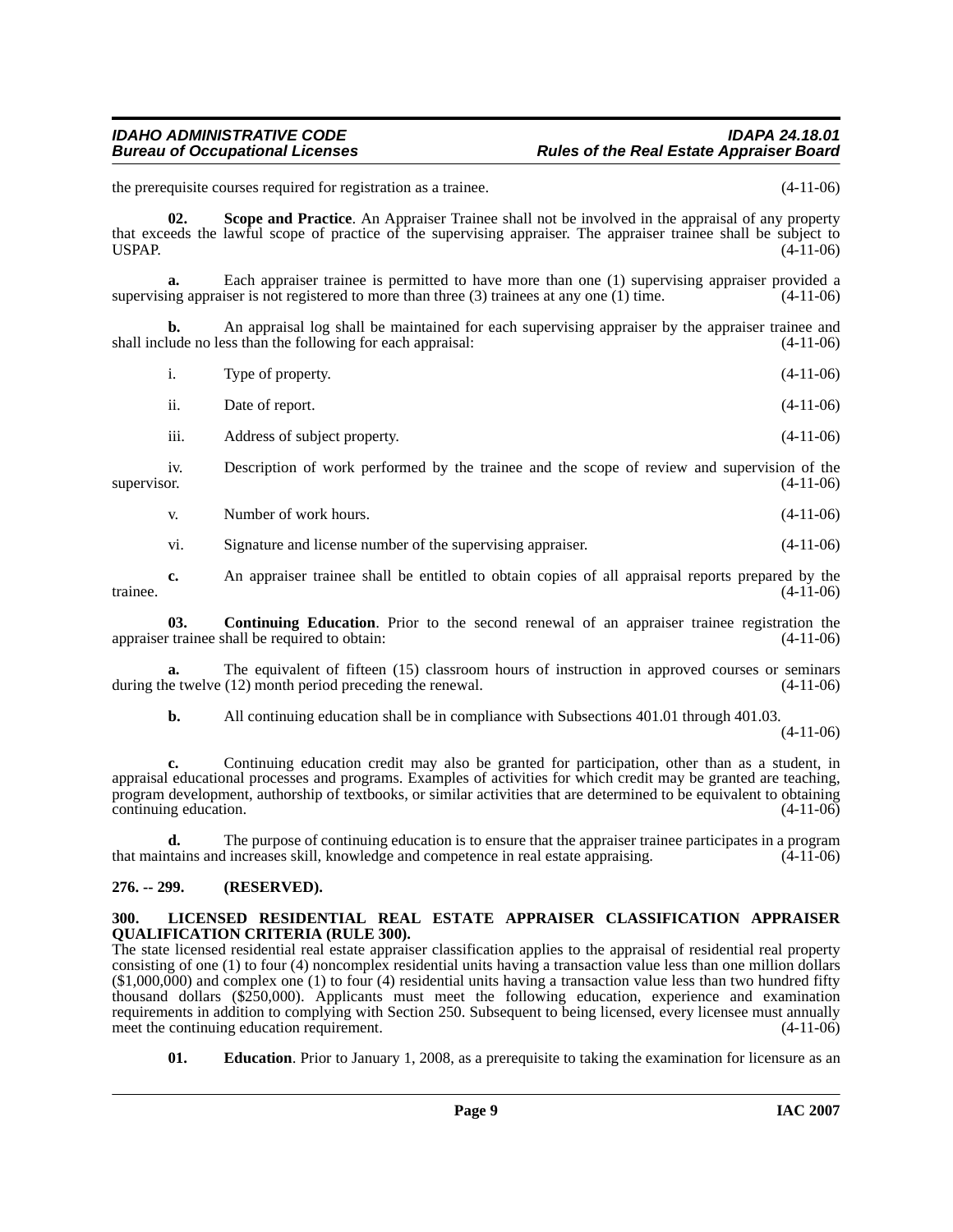### *IDAHO ADMINISTRATIVE CODE IDAPA 24.18.01* **Rules of the Real Estate Appraiser Board**

Idaho Licensed Real Estate Appraiser, each applicant shall present evidence satisfactory to the board of having successfully completed not less than ninety (90) classroom hours of courses in subjects related specifically to real estate appraisal that have been approved by the board. Each applicant must have successfully completed not less than seventy (70) classroom hours of study related to those topics outlined under Subsection 250.01.e., the basic principles of real estate appraising. Not less than fifteen (15) and no more than twenty (20) classroom hours of studies within the last five (5) years specifically relating to the USPAP, and Code of Ethics will be credited to the classroom hour requirement. Beginning on January 1, 2008, as a prerequisite to taking the examination for licensure as an Idaho Licensed Residential Real Estate Appraiser, each applicant shall: (3-30-07)

**a.** Document registration as an Appraiser Trainee; and (4-11-06)

**b.** Document the successful completion of not less than seventy-five (75) classroom hours of courses that the successful completion of not less than seventy-five (75) classroom hours of courses in subjects related to real estate appraisal as follows:

i. Residential Market Analysis and Highest and Best Use - not less than fifteen (15) hours; and (4-11-06)

ii. Residential Appraiser Site Valuation and Cost Approach - not less than fifteen (15) hours; and (4-11-06)

iii. Residential Sales Comparison and Income Approaches - not less than thirty (30) hours specifically including Valuation Principles and Procedures - Sales Comparison Approach; Valuation Principles and Procedures - Income Approach; Finance and Cash Equivalency; Financial Calculator Introduction; Identification, Derivation and Measurement of Adjustments; Gross Rent Multipliers; Partial Interests; Reconciliation; and Case Studies; and

(4-11-06)

iv. Residential Report Writing and Case Studies - not less than fifteen (15) hours specifically including Writing and Reasoning Skills; Common Writing Problems; Form Reports; Report Options and USPAP Compliance; Case Studies. (4-11-06) Case Studies. (4-11-06)

<span id="page-8-5"></span>**02. Experience**. Prerequisite to sit for the examination: (7-1-97)

**a.** Document two thousand (2,000) hours of supervised appraisal experience as a registered Appraiser Trainee in no less than twelve (12) months. Experience documentation in the form of reports or file memoranda should be available to support the claim for experience. (4-11-06) should be available to support the claim for experience.

**b.** Of the required two thousand (2,000) hours, the applicant must accumulate a minimum of one thousand five hundred (1,500) hours from field real estate appraisal experience. The balance of five hundred (500) hours may include non field experience, refer to Subsection 250.02.d. (4-11-06)

<span id="page-8-4"></span>**03. Examination**. Successful completion of the Licensed Residential Appraiser examination approved by the Board pursuant to the guidelines of the Appraisal Qualifications Board. (4-11-06)

# <span id="page-8-0"></span>**301. -- 349. (RESERVED).**

#### <span id="page-8-2"></span><span id="page-8-1"></span>**350. CERTIFIED RESIDENTIAL REAL ESTATE APPRAISER CLASSIFICATION APPRAISER QUALIFICATION CRITERIA (RULE 350).**

The State Certified Residential Real Estate Appraiser classification applies to the appraisal of residential properties of four (4) or less units without regard to transaction value or complexity. Applicants must meet the following education, experience and examination requirements in addition to complying with Section 250. Subsequent to being certified every licensee must annually meet the continuing education requirement. (4-11-06)

<span id="page-8-3"></span>**01. Education**. Prior to January 1, 2008, as a prerequisite to taking the examination for licensure as an Idaho Certified Residential Real Estate Appraiser, each applicant shall present evidence satisfactory to the board of having successfully completed not less than one hundred twenty (120) classroom hours of courses in subjects related specifically to real estate appraisal that have been approved by the board. Each applicant must have successfully completed not less than ninety (90) classroom hours of study related to those topics outlined under Subsection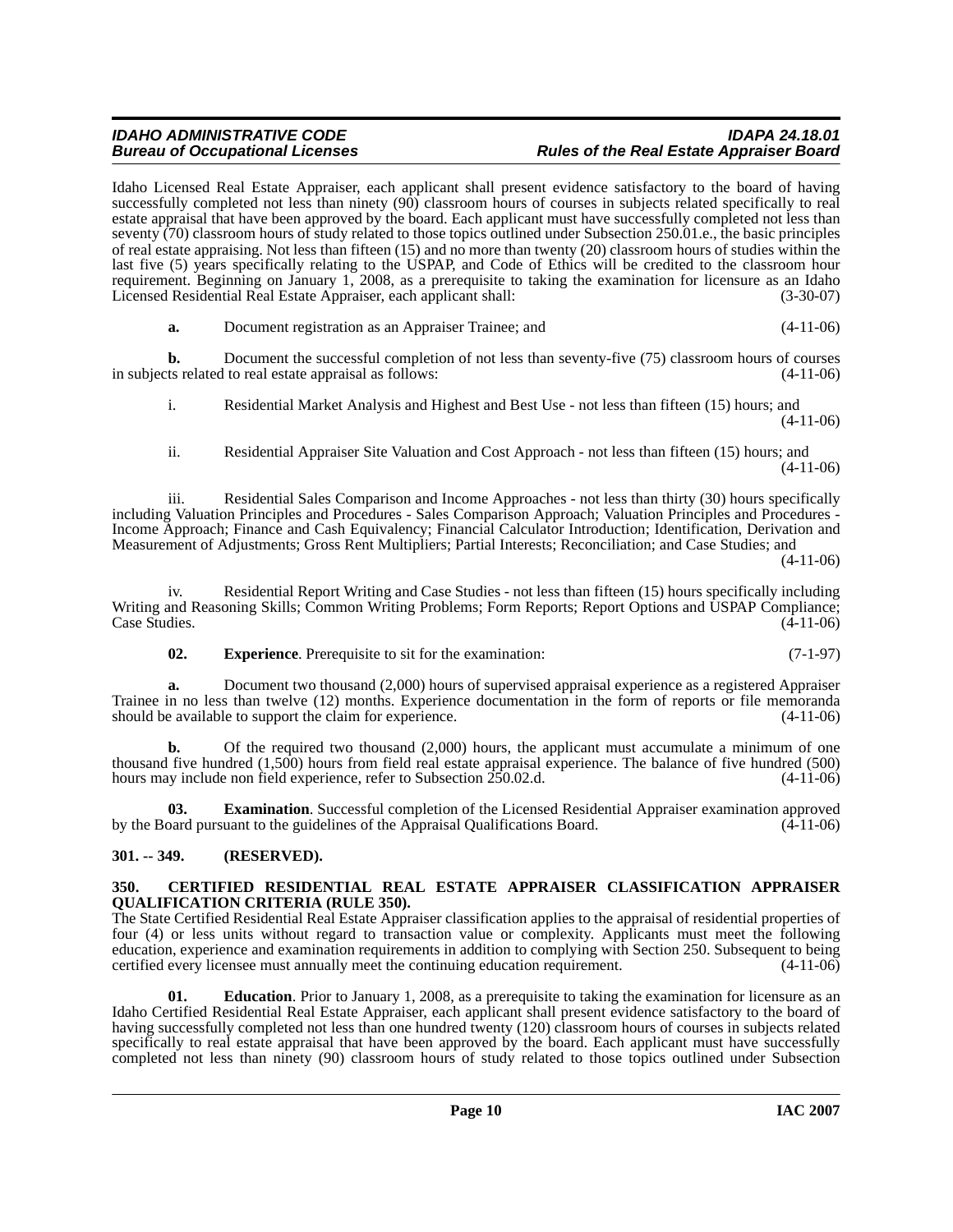# *IDAHO ADMINISTRATIVE CODE IDAPA 24.18.01* **Rules of the Real Estate Appraiser Board**

250.01.e., the basic principles of real estate appraising and thirty (30) classroom hours of advanced residential or nonresidential specialized courses relating to the topics specified at Subsection 250.01.e. Not less than fifteen (15) and no more than twenty (20) classroom hours of studies within the last five (5) years specifically relating to the USPAP, and Code of Ethics; will be credited to the classroom hour requirement. Beginning on January 1, 2008, as a prerequisite to taking the examination for licensure as an Idaho Certified Residential Real Estate Appraiser, each applicant shall:

(3-30-07)

**a.** Hold an Associate Degree or higher from an accredited college or university or document successful completion of no less than twenty-one (21) college semester credit hours in English Composition, Principles of Economics (micro or macro), Finance, Algebra, Geometry or higher mathematics, Statistics, Computer<br>Science, and Business or Real Estate Law; and (8-29-07) Science, and Business or Real Estate Law; and

**b.** Document registration as an Appraiser Trainee and completion of the education required for licensure as a Licensed Residential Real Estate Appraiser or hold a current license as a Licensed Residential Real Estate Appraiser; and (4-11-06)

**c.** Document the successful completion of not less than fifty (50) classroom hours of courses in subjects related to real estate appraisal as follows: (4-11-06)

i. Statistics, Modeling and Finance - not less than fifteen (15) hours specifically including Statistics; Valuation Models (AVM's and Mass Appraisal); and Real Estate Finance; and (4-11-06)

ii. Advanced Residential Applications and Case Studies - not less than fifteen (15) hours specifically including Complex Property, Ownership and Market Conditions; Deriving and Supporting Adjustments; Residential Market Analysis; and Advanced Case Studies; and (4-11-06)

iii. Appraisal Subject Matter Electives - not less than twenty (20) hours and may include hours over the n shown in Subsection 350.01.c. minimum shown in Subsection  $350.01.c.$ 

<span id="page-9-4"></span>**02. Experience**. Experience is a prerequisite to sit for the licensure examination: (4-11-06)

**a.** Document two thousand five hundred (2,500) hours of appraisal experience in no less than twentyfour (24) months (see Subsection 250.02). Experience documentation in the form of reports or file memoranda should be available to support the claim for experience. (4-11-06)

**b.** Two thousand (2,000) hours of the experience shall be from residential field appraisal experience. The balance of five hundred (500) hours may include non field experience, refer to Subsection 250.02.d. (4-11-06)

# <span id="page-9-0"></span>**351. -- 399. (RESERVED).**

# <span id="page-9-2"></span><span id="page-9-1"></span>**400. CERTIFIED GENERAL REAL ESTATE APPRAISER CLASSIFICATION APPRAISER QUALIFICATION CRITERIA (RULE 400).**

The State Certified General Real Estate Appraiser classification applies to the appraisal of all types of real property. Applicants must meet the following examination, education, and experience requirements in addition to complying with Section 250. Subsequent to being certified, an individual must meet the continuing education requirement.

(8-29-07)T

<span id="page-9-3"></span>**Education**. Prior to January 1, 2008, as a prerequisite to taking the examination for licensure as an Idaho State Certified General Real Estate Appraiser, each applicant shall present evidence satisfactory to the board of having successfully completed not less than one hundred eighty (180) classroom hours of courses in subjects related specifically to real estate appraisal approved by the board. Each applicant must have successfully completed not less than one hundred sixty (160) classroom hours of study related to those topics outlined under Subsection 250.01.e. Not less than fifteen  $(15)$  and no more than twenty  $(20)$  classroom hours of studies within the last five (5) years specifically relating to the USPAP, and Code of Ethics; and one hundred (100) classroom hours of advanced non residential specialized courses relating to the topics specified at Subsection 250.01.e. Beginning on January 1, 2008, as a prerequisite to taking the examination for licensure as an Idaho Certified General Real Estate Appraiser, each applicant shall: (3-30-07)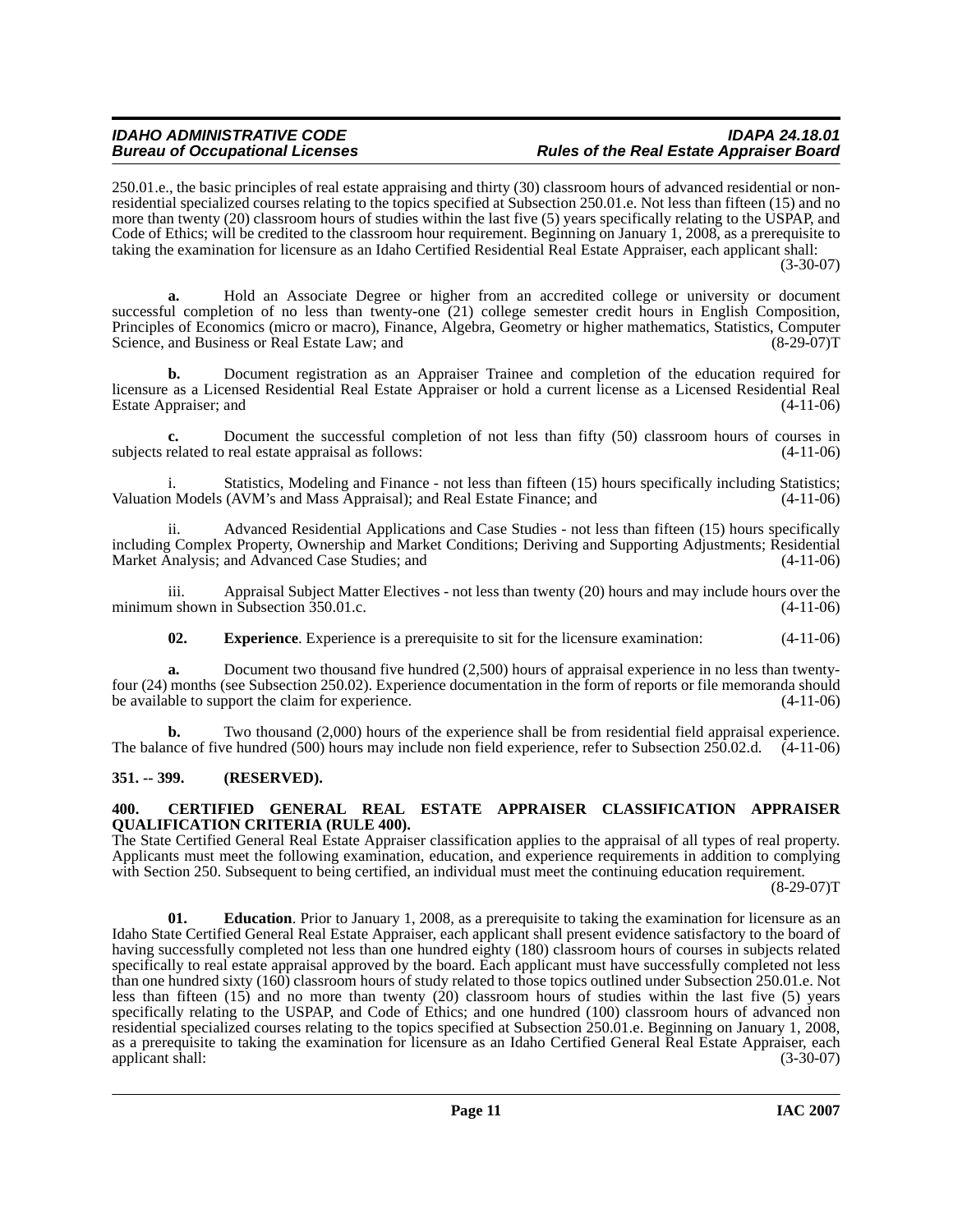**a.** Hold a Bachelors Degree or higher from an accredited college or university or document successful completion of no less than thirty (30) college semester credit hours in English Composition, Micro Economics, Macro Economics, Finance, Algebra, Geometry or higher mathematics, Statistics, Computer Science, and Business or Real Estate Law, and two (2) elective courses in accounting, geography, ageconomics, business management, or real estate; and (8-29-07)T

**b.** Document registration as an Appraiser Trainee or licensure as a Licensed Residential Real Estate Appraiser or licensure as a Certified Residential Real Estate Appraiser; and (4-11-06)

**c.** Document the successful completion of not less than two hundred ten (210) classroom hours of courses in subjects related to real estate appraisal as follows: (4-11-06)

i. Statistics, Modeling and Finance - not less than fifteen (15) hours specifically including Statistics; Valuation Models (AVM's and Mass Appraisal); and Real Estate Finance; and (4-11-06)

ii. General Appraiser Market Analysis and Highest and Best Use - not less than thirty (30) hours; and (4-11-06)

iii. General Appraiser Sales Comparison Approach - not less than thirty (30) hours specifically including Value Principles, Procedures, Identification and Measurement of Adjustments, Reconciliation, and Case Studies; and (4-11-06)

iv. General Appraiser Site Valuation and Cost Approach - not less than thirty (30) hours; and (4-11-06)

v. General Appraiser Income Approach - not less than sixty (60) hours specifically including Overview, Compound Interest, Lease Analysis, Income Analysis, Vacancy and Collection Law, Estimating Operating Expenses and Reserves, Reconstructed Income and Expense Statement, Stabilized Net Operating Income Estimate, Direct Capitalization, Discounted Cash Flow, Yield Capitalization, Partial Interest, and Case Studies; and

(4-11-06)

vi. General; Appraiser Report Writing and Case Studies - not less than thirty (30) hours specifically including Writing and Reasoning Skills, Common Writing Problems, Report Options and USPAP Compliance, and Case Studies. (4-11-06)

<span id="page-10-2"></span>**02. Experience**. Experience is a prerequisite to sit for the licensure examination: (4-11-06)

**a.** Document three thousand (3,000) hours of appraisal experience in no less than thirty (30) months (See Subsection 250.02.). Experience documentation in the form of reports or file memoranda should be available to support the claim for experience. (4-11-06)

**b.** One thousand five hundred (1,500) hours of the experience must be nonresidential appraisal experience. The balance of one thousand five hundred (1,500) hours may be solely residential experience or can include up to five hundred (500) hours of nonfield experience as outlined in Subsection 250.02.d. (4-11-06)

# <span id="page-10-1"></span><span id="page-10-0"></span>**401. CONTINUING EDUCATION (RULE 401).**

<span id="page-10-4"></span>All certified/licensed appraisers must comply with the following continuing education requirements: (7-1-97)

Purpose of Continuing Education. The purpose of continuing education is to ensure that the appraiser participates in a program that maintains and increases his skill, knowledge and competency in real estate appraising. (7-1-97)

**02. Hours Required**. The equivalent of fifteen (15) classroom hours of instruction in courses or during each year prior to renewal is required. (3-20-04) seminars during each year prior to renewal is required.

<span id="page-10-3"></span>**a.** A classroom hour is defined as fifty (50) minutes out of each sixty (60) minute segment. (7-1-93)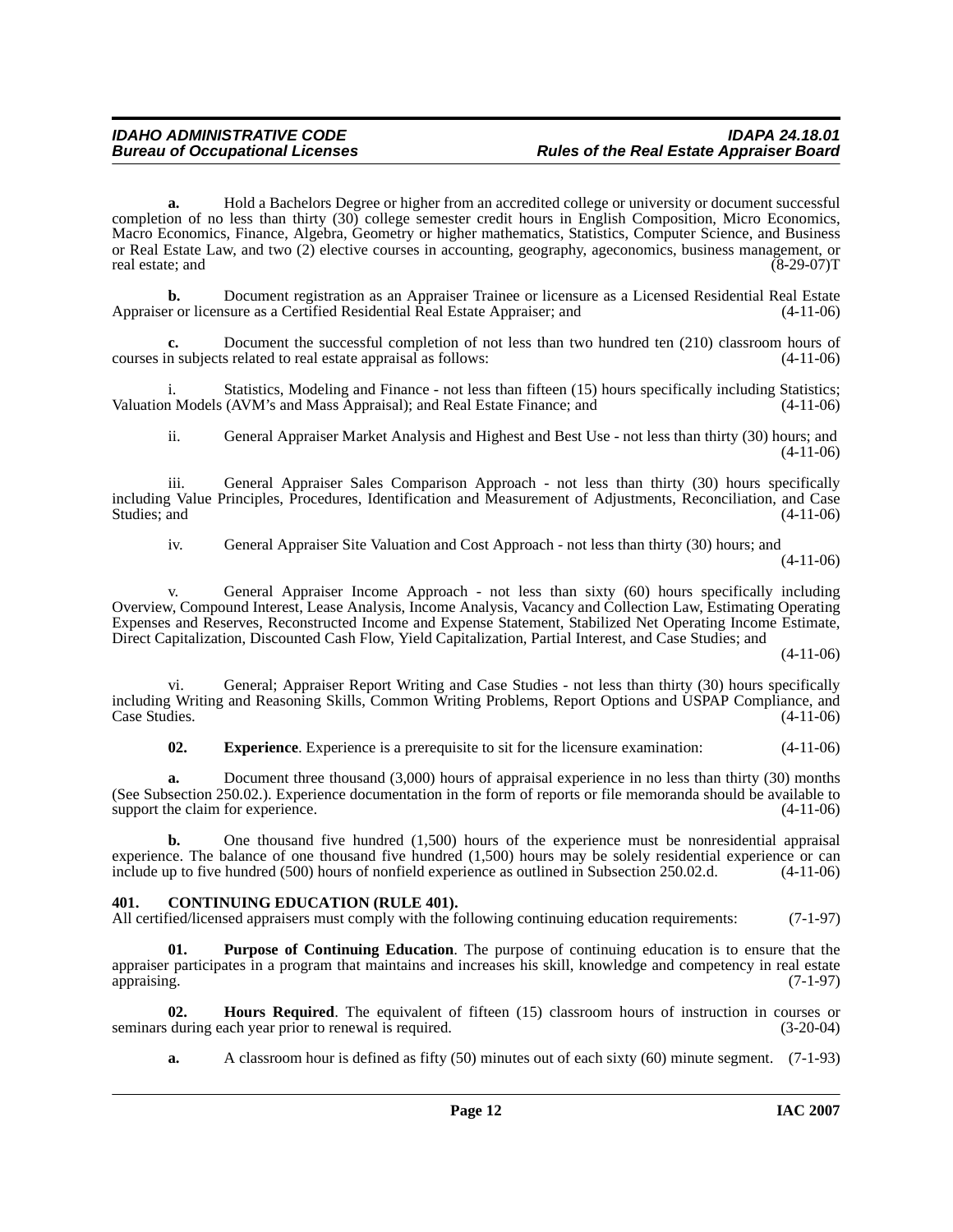**b.** Credit toward the classroom hour requirement may be granted only where the length of the nal offering is at least two (2) hours. (7-1-97) educational offering is at least two  $(2)$  hours.

**c.** Credit for the classroom hour requirement may be obtained by accredited courses which have been approved by the Appraisal Qualification Board and by courses approved by Real Estate Appraiser Boards of states with reciprocity with Idaho. All other courses must have approval of the Board, which shall require documentation including the instructors and their qualifications, course content, length of course, and its location. Courses shall be approved for a period of four (4) years. (4-6-05)

**d.** Once every two (2) years an Idaho State Certified/Licensed Real Estate Appraiser will be required to attend an approved seven (7) hour USPAP update course or the equivalent. (3-30-07)

<span id="page-11-5"></span>**03. Credit for Appraisal Educational Processes and Programs**. Continuing education credit may also be granted for participation, other than as a student, in appraisal educational processes and programs. Examples of activities for which credit may be granted are teaching, program development, authorship of textbooks, or similar activities which are determined to be equivalent to obtaining continuing education. Credit for educational processes and programs continuing education shall not exceed one-half (1/2) of the total continuing education credits required for a renewal period. (8-29-07)T

<span id="page-11-6"></span>**04. Credit for Attending the Licensure Board Meetings**. Continuing education credit may be granted for a maximum of two (2) hours each renewal period for time spent attending one (1) Board meeting.<br>Members of the board shall not be entitled to continuing education credit for board service. (8-29-07) Members of the board shall not be entitled to continuing education credit for board service.

<span id="page-11-11"></span>**05. Requirement When a Certificate/License Is Cancelled**. For each year (less than five (5)) in which a license is lapsed, canceled, or otherwise non-renewed, fifteen (15) hours of continuing education must be documented, including a seven (7) hour USPAP update course, prior to reinstatement. (3-30-07)

## <span id="page-11-0"></span>**402. -- 449. (RESERVED).**

#### <span id="page-11-10"></span><span id="page-11-1"></span>**450. RECIPROCITY (RULE 450).**

Applicant must comply with Section 54-4115, Idaho Code. (7-1-93)

<span id="page-11-13"></span><span id="page-11-9"></span><span id="page-11-7"></span>**01.** File Application. File applications on forms provided by the Board. (7-1-93)

**02. Submit Statement Verifying Certification/Licensure**. Submit current notarized statement certification/licensure in good standing in another state. (7-1-93) verifying certification/licensure in good standing in another state.

**03. Reciprocal License Issued**. No reciprocal license will be issued where the applicant was originally in a state other than that upon which the reciprocity application is based. (7-1-97) licensed in a state other than that upon which the reciprocity application is based.

# <span id="page-11-2"></span>**451. -- 499. (RESERVED).**

# <span id="page-11-14"></span><span id="page-11-3"></span>**500. TEMPORARY PRACTICE (RULE 500).**

<span id="page-11-12"></span>**01. Requirements for Issuance**. A permit to temporarily practice may be issued to individuals coming to Idaho who are certified/licensed in another state and are either transferring to Idaho or have a temporary assignment in Idaho. (7-1-93)

<span id="page-11-8"></span>**02. Provide Proof of Current Certification or Licensure**. Must provide proof of current certification or licensure in good standing in another state or meet the requirements as set forth in these rules, and comply with Section 54-4115(3), Idaho Code, regarding irrevocable consent. (7-1-93)

<span id="page-11-4"></span>**03. Assignments and Length of Time Permit Will Be Issued**. Permit to temporarily practice will be issued on a per appraisal assignment basis for a period not to exceed six (6) months. A temporary permit may be extended one  $(1)$  time only.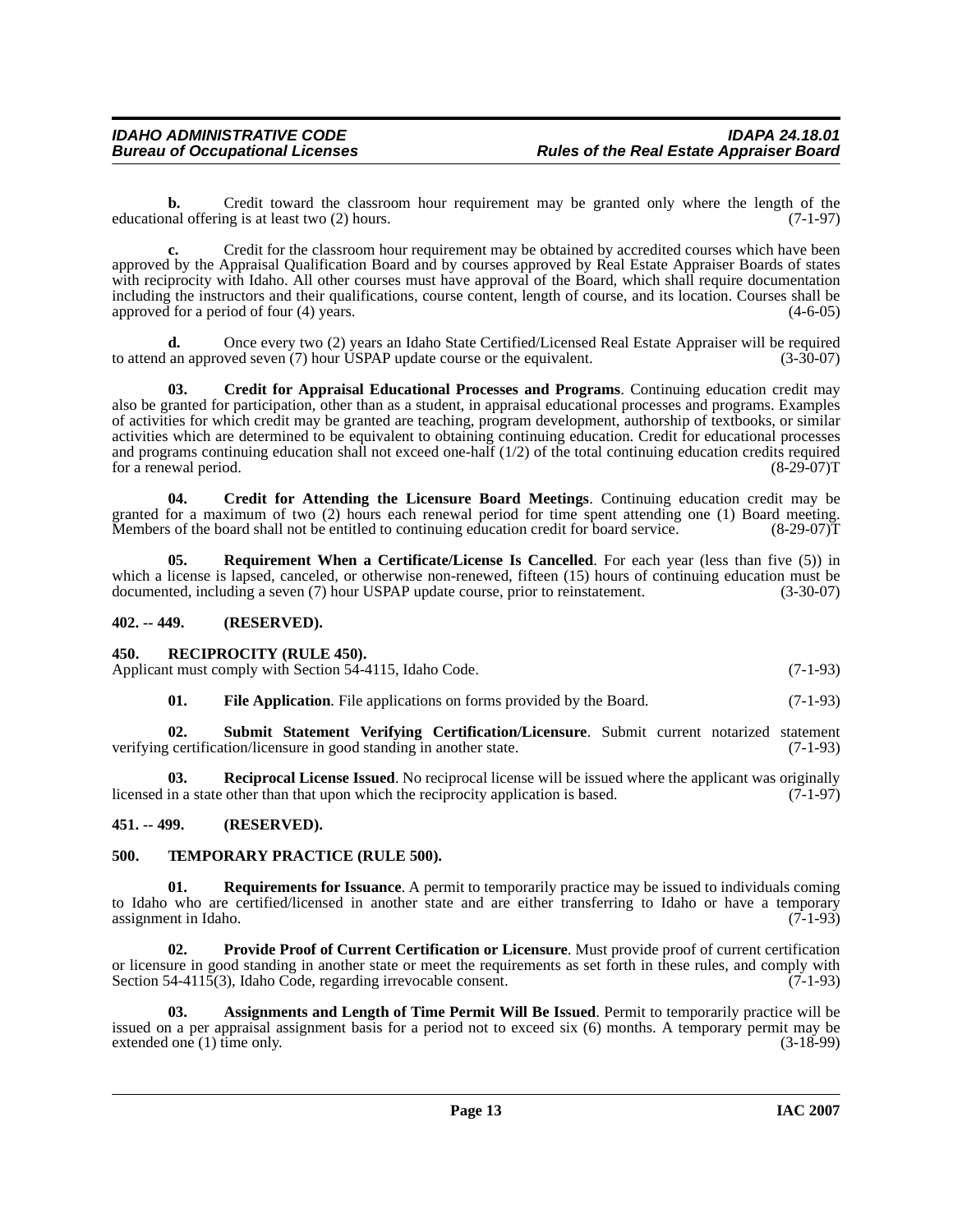# <span id="page-12-0"></span>**501. -- 524. (RESERVED).**

# <span id="page-12-16"></span><span id="page-12-1"></span>**525. DISCIPLINE (RULE 525).**

<span id="page-12-14"></span>**01. Civil Fine**. The Board may impose a civil fine not to exceed one thousand dollars (\$1,000) upon a licensed or certified real estate appraiser for each violation of Section 54-4107(1), Idaho Code. (3-18-99)

<span id="page-12-15"></span>**02. Costs and Fees**. The Board may order a licensed or certified real estate appraiser to pay the costs and fees incurred by the Board in the investigation or prosecution of the licensee for violation of Section 54-4107(1), Idaho Code. (3-18-99) Idaho Code. (3-18-99)

### <span id="page-12-2"></span>**526. -- 549. (RESERVED).**

<span id="page-12-17"></span><span id="page-12-3"></span>**550. LEGAL ADVICE (RULE 550).**

All legal advice shall be furnished by the Bureau under contract with the Board. (3-13-02)

# <span id="page-12-4"></span>**551. -- 599. (RESERVED).**

# <span id="page-12-13"></span><span id="page-12-5"></span>**600. AMENDMENTS (RULE 600).**

The Board may propose to amend these Rules at any meeting of the Board by a favorable vote of three (3) members present, providing a copy of the proposed amendment shall have been mailed to each member of the Board at least fifteen  $(15)$  days prior to the meeting at which the amendment is to be considered and that such amendment is made<br>in accordance with the requirements of the law. in accordance with the requirements of the law.

# <span id="page-12-6"></span>**601. -- 649. (RESERVED).**

### <span id="page-12-18"></span><span id="page-12-7"></span>**650. RULES OF PROCEDURE UNDER THE ADMINISTRATIVE PROCEDURE ACT (RULE 650).**

All procedures available under the Board of Real Estate Appraisers shall be those adopted by the Bureau of Occupational Licenses. (7-1-93) Occupational Licenses.

# <span id="page-12-8"></span>**651. -- 699. (RESERVED).**

### <span id="page-12-19"></span><span id="page-12-9"></span>**700. UNIFORM STANDARDS OF PROFESSIONAL APPRAISAL PRACTICE/CODE OF ETHICS (RULE 700).**

The Uniform Standards of Professional Practice as published by the Appraisal Foundation and referenced in Section 004, are hereby adopted as the rules of conduct and code of ethics for all Real Estate Appraisers licensed under Title 54. Chapter 41. Idaho Code, and these rules. (3-13-02) 54, Chapter 41, Idaho Code, and these rules.

# <span id="page-12-10"></span>**701. -- 799. (RESERVED).**

# <span id="page-12-11"></span>**800. RULEMAKING HISTORY PRIOR TO JULY, 1993 (RULE 800).**

Adopted by Emergency January 7, 1992, Effective April 15, 1991, Adopted December 16, 1992, Effective January 5, 1993. (7-1-93)

<span id="page-12-12"></span>**801. -- 999. (RESERVED).**